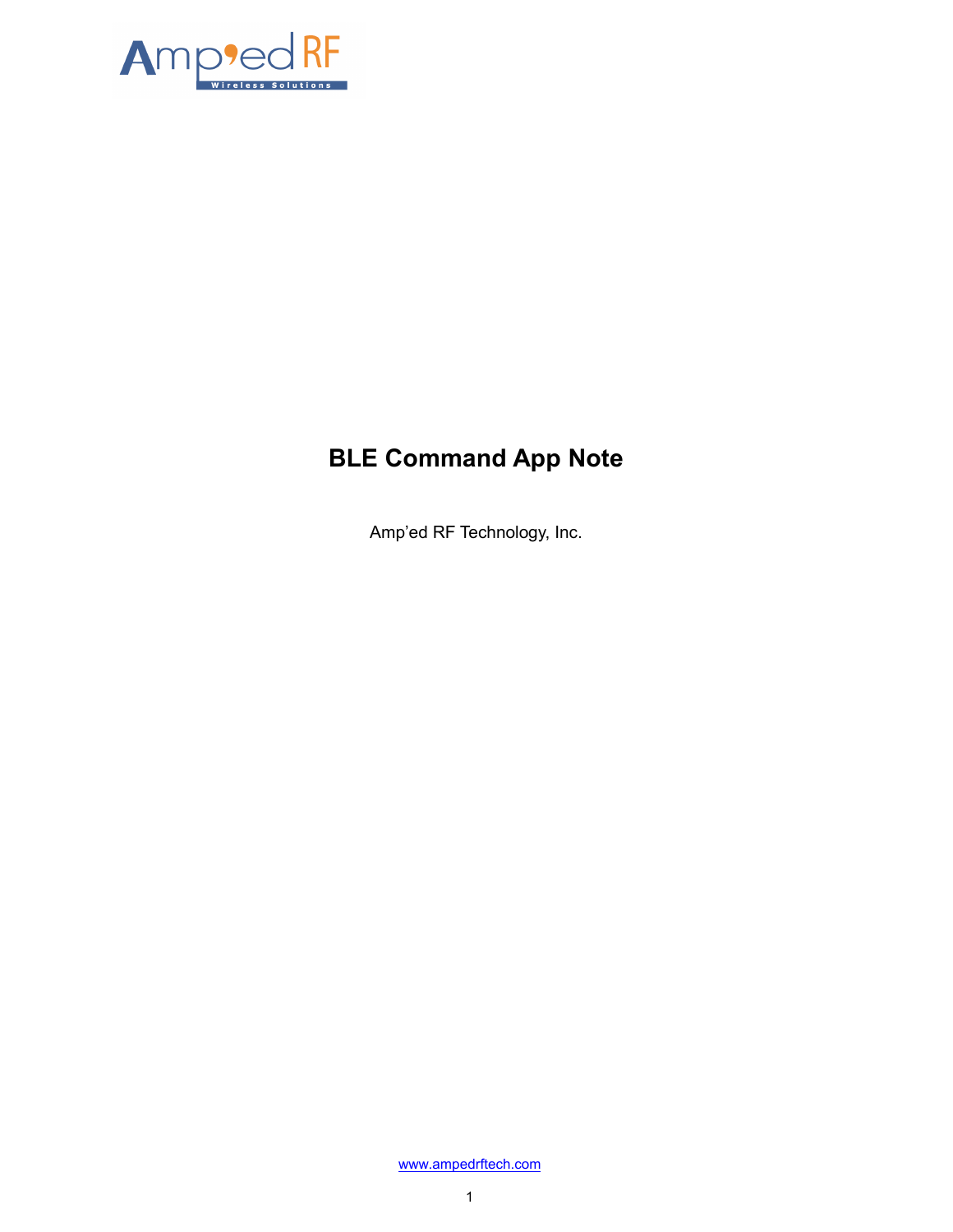

# **1. AT Commands**

Note, all AT command except Escape, should terminate with a CRLF.

#### 1.1. Escape

The Escape command is used to switch from bypass mode, to command mode. When the Escape Sequence is received while a connection is still active and there is no data for 2 seconds, abSerial will respond (after those 2 seconds of no data) with the CommandMode reply.

## **Syntax**

^#^\$^% (there is no CRLF after this sequence)

#### **Responses**

If the operation is successful, the response is:

## **AT-AB -CommandMode-**

#### 1.2. FactoryInit

The FactoryInit command is used to restore the configuration values to the factory settings value.

#### **Syntax**

AT+AB FactoryInit

## **Responses**

If the operation is successful, the response is:

AT-AB ResetPending

AT-AB -CommandMode-

AT-AB BDAddress [bd address]

## 1.3. LeAdv

The LeAdv command is used to enable and disable LE advertising functionality.

## **Syntax**

AT+AB LeAdv [Enable/Disable]

## **Responses**

If the operation is successful, the response is:

AT-AB AdvOk

## 1.4. LeBypass

The Bypass command is used to switch from data command mode, to bypass mode.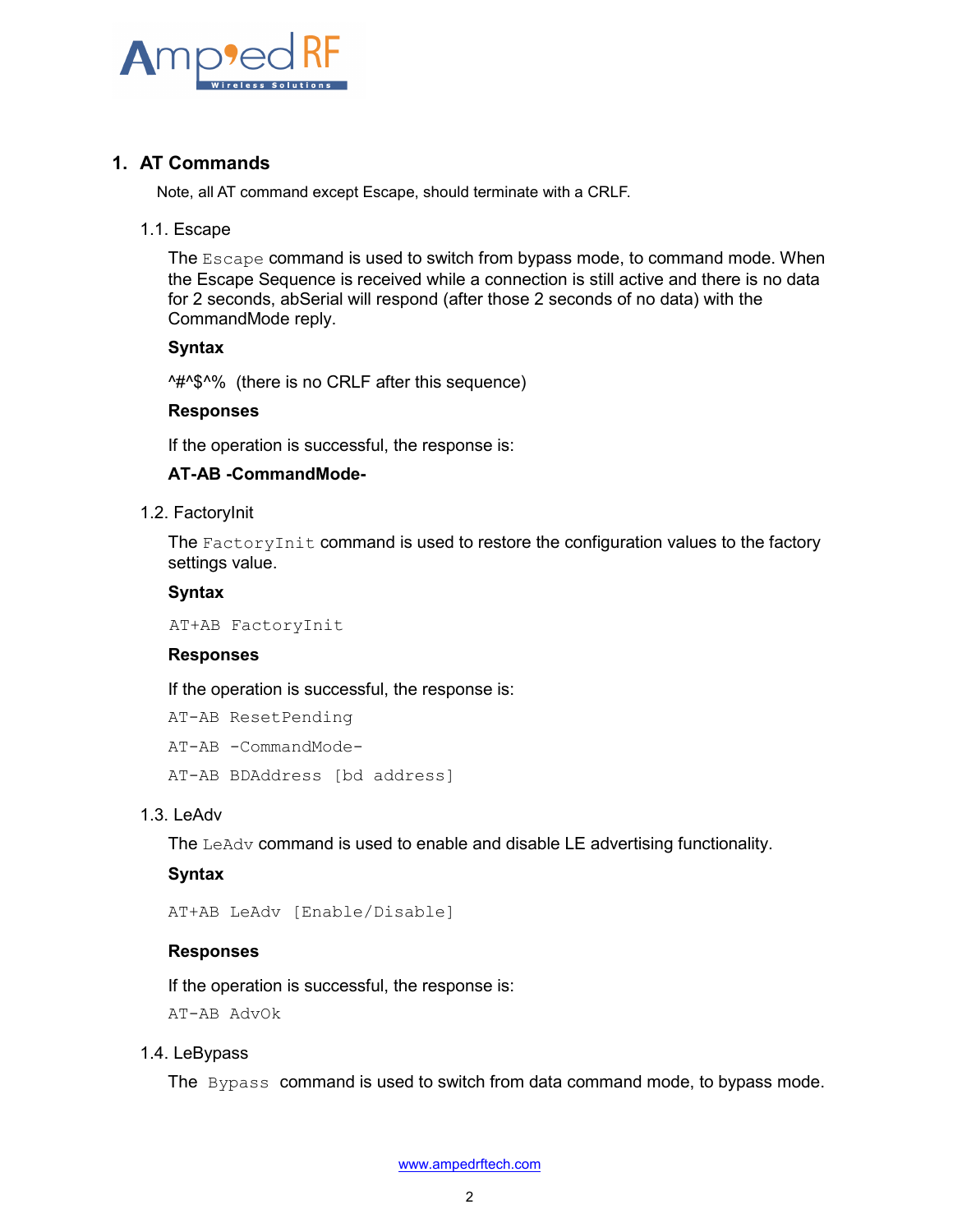

# **Syntax**

AT+AB Lebypass

## **Responses**

If the operation is successful, the response is:

AT-AB -BypassMode-

If no connection is established, the response is:

No Conection

## 1.5. LeConnect

The LeConnect command is used to build a LE connection with a remote device. This command is valid in central mode (ProfileRole = c).

## **Syntax**

AT+AB LeConnect [bd address]

Where [bd address] is the remote device's BD Address.

## **Responses**

If the operation is successful, the response is:

AT-AB -BLE-ConnectionUp [bd address]

AT-AB -BypassMode-

# 1.6. LeDisconnect

The LeDisconnect command is used to disconnect from a remote LE device once connected.

# **Syntax**

AT+AB LeDisconnect

## **Responses**

If the operation is successful, the response is:

AT-AB -BLE-ConnectionDown

## 1.7. LeDiscovery

The LeDiscovery command is used to scans for remote devices. This command is valid in central mode (ProfileRole = c).

## **Syntax**

AT+AB LeDiscovery

## **Responses**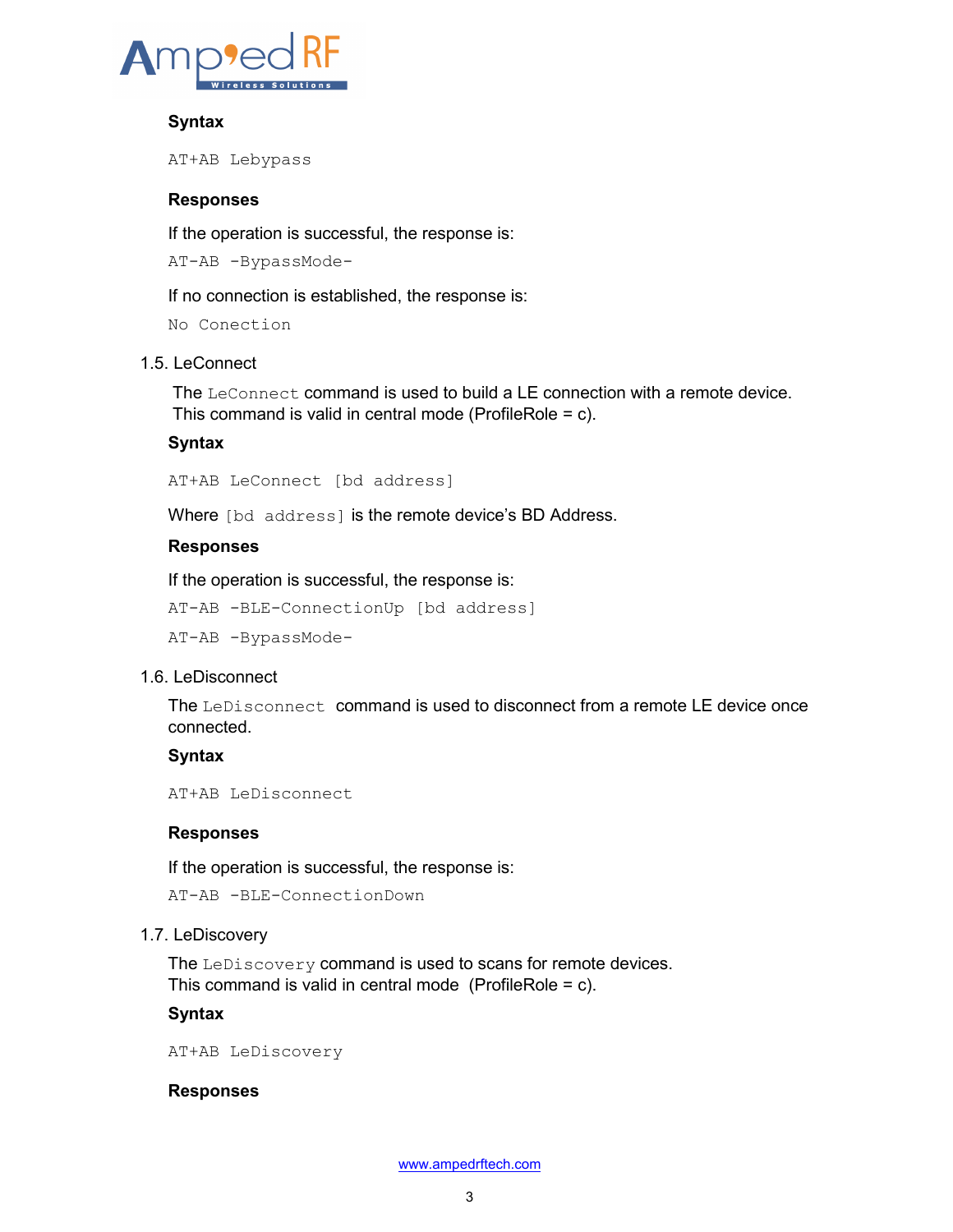

## **If the operation is successful, the response is:**

AT-AB lescan pending 0. P [bd address] [Remote Device Name] 1. P [bd address] [Remote Device Name] Total 2 devices found

Where [bd address] is the remote device's address.

#### 1.8. Reset

The Resetcommand is used to reset the abSerial interface.

## **Syntax**

AT+AB Reset

#### **Responses**

If the operation is successful, the response is:

AT-AB ResetPending

#### 1.9. SetBdAddress

The SetBdAddress command is used to change the Bluetooth Address. The BD Address may only be changed one time from it's default setting.

## **Syntax**

AT+AB SetBdAddress [bd address]

Where [bd address] is the new BD Address which will be set.

#### **Responses**

If the operation is successful, the response is:

AT-AB ResetPending

AT-AB -CommandMode-

AT-AB BDAddress [bd address]

If the BD Address has been set, the response is:

```
BT address is already set
```
## 1.10. Sleep

The Sleep command is used to switch a device from normal mode to low power mode.

#### **Syntax**

AT+AB Sleep [When HostDeepSleepEn = 1]

#### **Responses**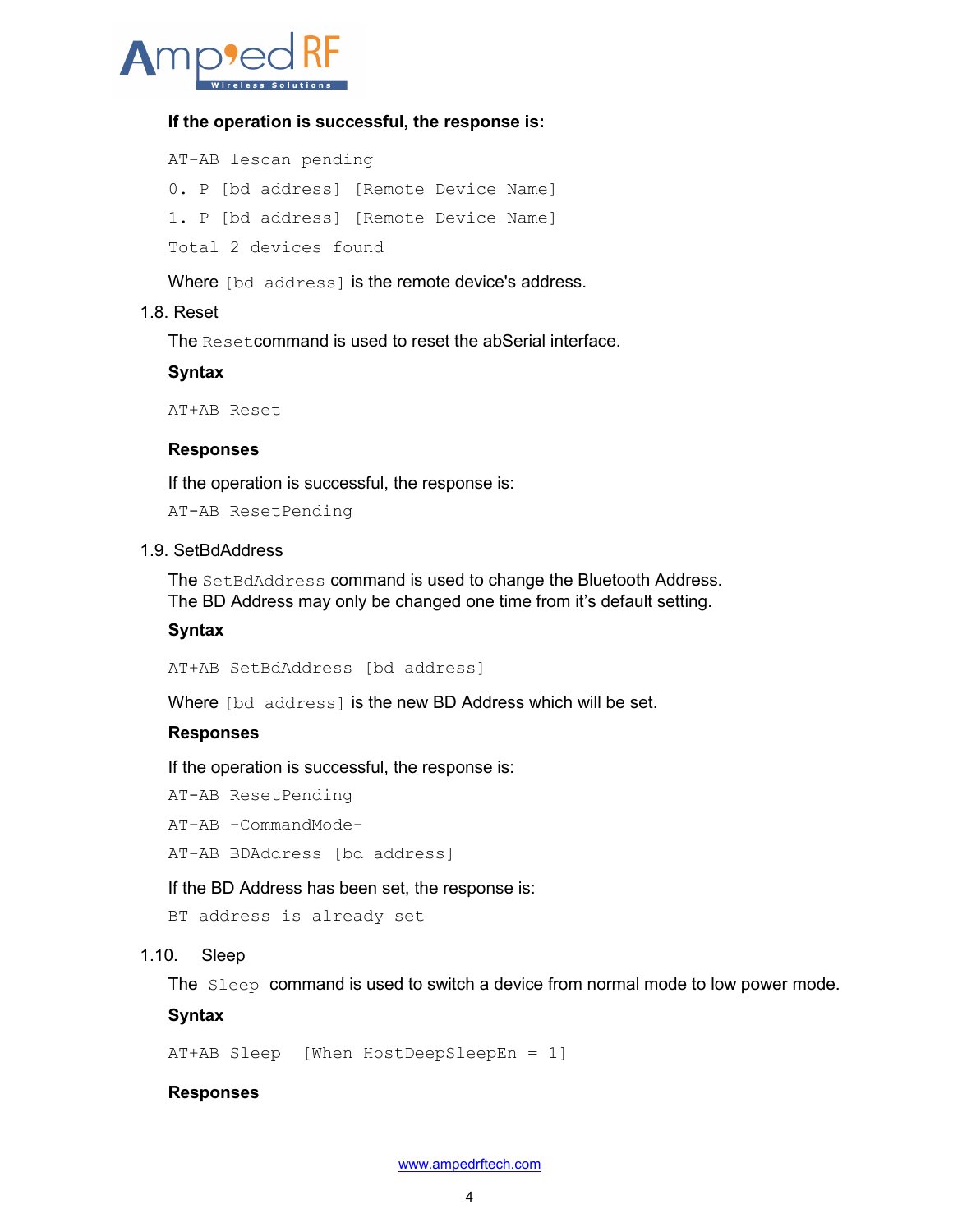

No response

# **2. General Functions**

2.1. Transmit and exchange data with IoS device.

In bypass mode, all characters are transmitted over the BLE data link. Received data is output on the main UART. Use Bypass and Escape commands to enter and exit bypass mode.

2.2. Low power mode.

Use the configuration parameter HostDeepSleepEn (see below), to turn on the low power mode.

2.3. Support IoS device's APP "Smart Find Me".

# **3. Configuration Commands**

The section describes the system configuration variables of with their defaults and ranges. These values are stored in the non-volatile memory of the module.

3.1. Set/update

To set a configuration variable enter:

at+ab config xxxx = yyyy

Where "xxxx" is the variable name and "yyyy" is the value to set. A variable name may also be specified as "varzz". Where zz is the sequence number of the variable.

3.2. Inquiry

An inquiry may be made using:

at+ab config xxxx

Where "xxxx" is the variable name. The reply will be the current setting.

3.3. Configuration Parameters

| <b>Name</b>         | <b>Default</b> | <b>Description</b>                                                                    |
|---------------------|----------------|---------------------------------------------------------------------------------------|
| var01 BuildVersion  | BLE XXXXXX     | Date code of the firmware (read only).                                                |
| var02 BD ADDR       | 000102030405   | Bluetooth device address (read only).                                                 |
| var03 DeviceName    | Amp'ed Up!     | Code used for secure connection. Up to 20 characters are<br>allowed (case sensitive). |
| Var04 StreamControl | true           | Enabled does not use RTS/CTS flow control, disabled uses<br>flow control.             |
| var05 UartBaudrate  | 115200         | Main UART baudrate: 1200 to 921,600 baud.                                             |
| var06 UartParity    | none           | Enable/disable parity on the main UART.                                               |
| var07 UartDataBits  | 8              | Main UART data bits per character.                                                    |
| var08 UartStopBits  | 1              | Main UART number of stop bits.                                                        |